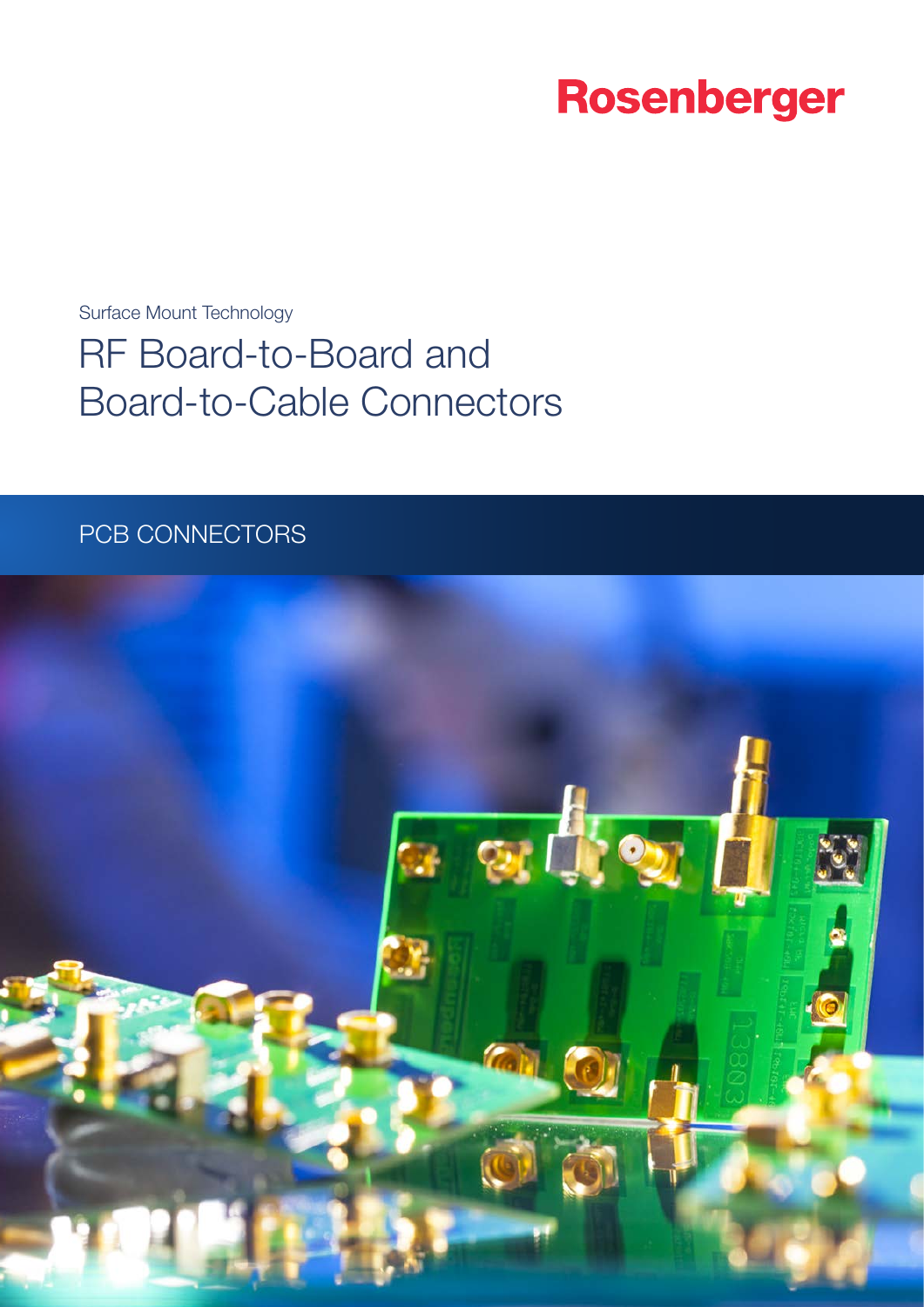

# Company Profile

## About Rosenberger

Rosenberger, a family owned company, is one of the world's leading manufacturers of impedancecontrolled connectivity solutions in high-frequency, high-voltage and fiberoptic technology. Renowned companies in high-tech industries trust the precision and quality of Rosenberger products, e.g. mobile communication networks, data centers, test & measurement industries, automotive electronics, industrial and medical electronics, or spaceflight engineering.

Worldwide, the Rosenberger group operates a global network of R&D, manufacturing and assembly locations as well as Rosenberger sales offices in Europe, Asia and North and South America where more than 11,300 employees develop, produce and sell our products.

The Rosenberger online catalog contains the current product range with specific details, including data sheets, assembly instructions and panel piercings.

www.rosenberger.com/ok/pcb

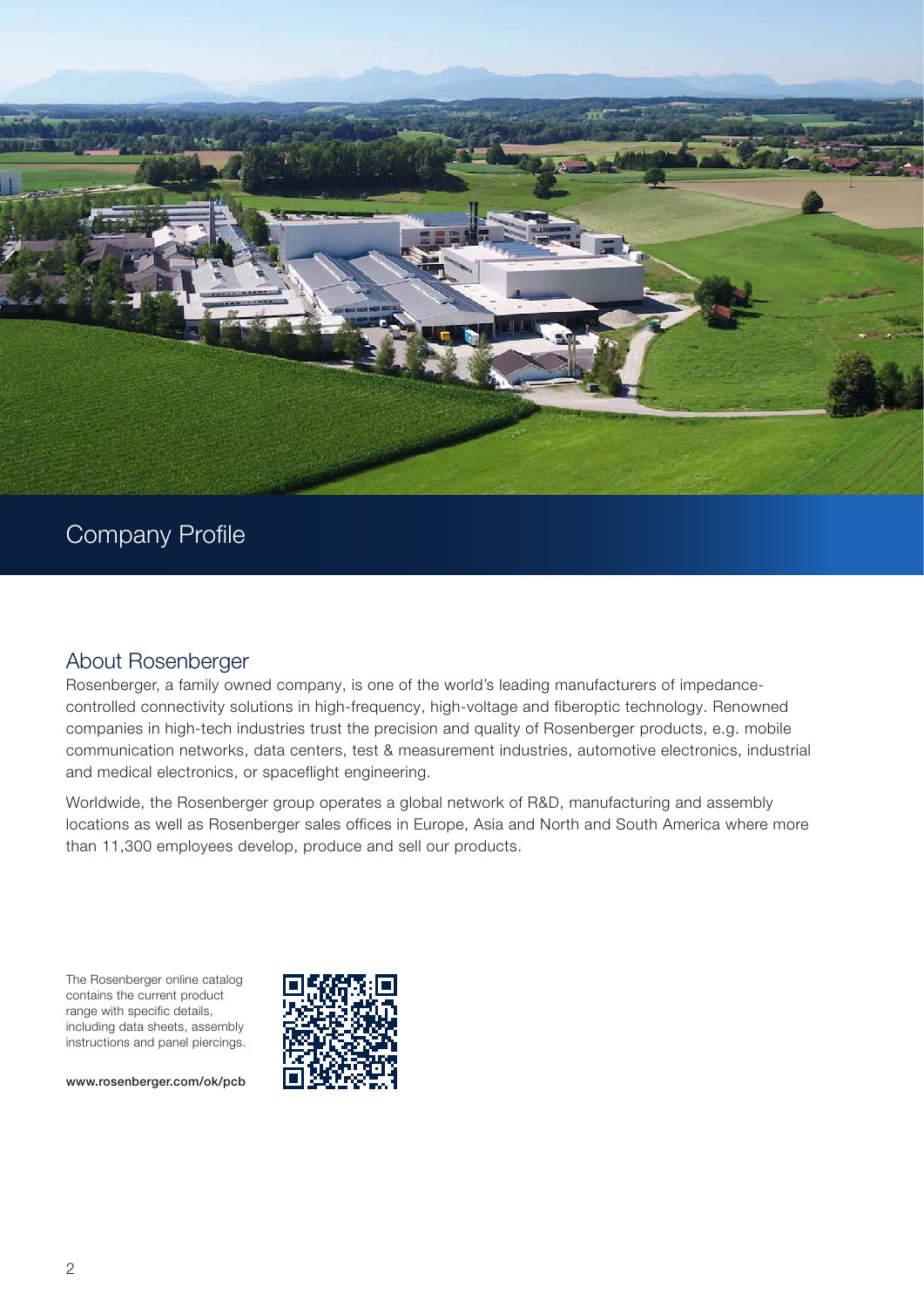

# PCB Connectors

# Surface Mount Technology

The requirements of many today's and future fields of application – 5G networks, Internet of Things, high-speed data transmission, autonomous driving and many more – need an increasing number of best-class electrical components at simultaneously less space. The priority to meet these huge demands is miniaturization of highperformance devices – in surface mount technology.

Rosenberger develops and manufactures a wide range of RF coaxial connectors for PCB applications – for board-to-board and board-to-cable connections. Board-to-board solutions from Rosenberger offer designers a high degree or flexibility with regard to alignment tolerances, simplifying the entire production process. A key feature is the adaptor (bullet) maintaining transmission performance in case of slight axial or radial misalignment.

# **Benefits**

The huge spectrum of PCB connectors from Rosenberger opens up innovative application opportunities and customer benefits – and combines a lot of advantages:

- Excellent transmission characteristics
- Very small dimensions
- Fast and cost-effective assembly design
- Minimum board-to-board distances
- Radial and axial tolerance equalization by using bullets
- Automated assembly due to tape & reel packaging

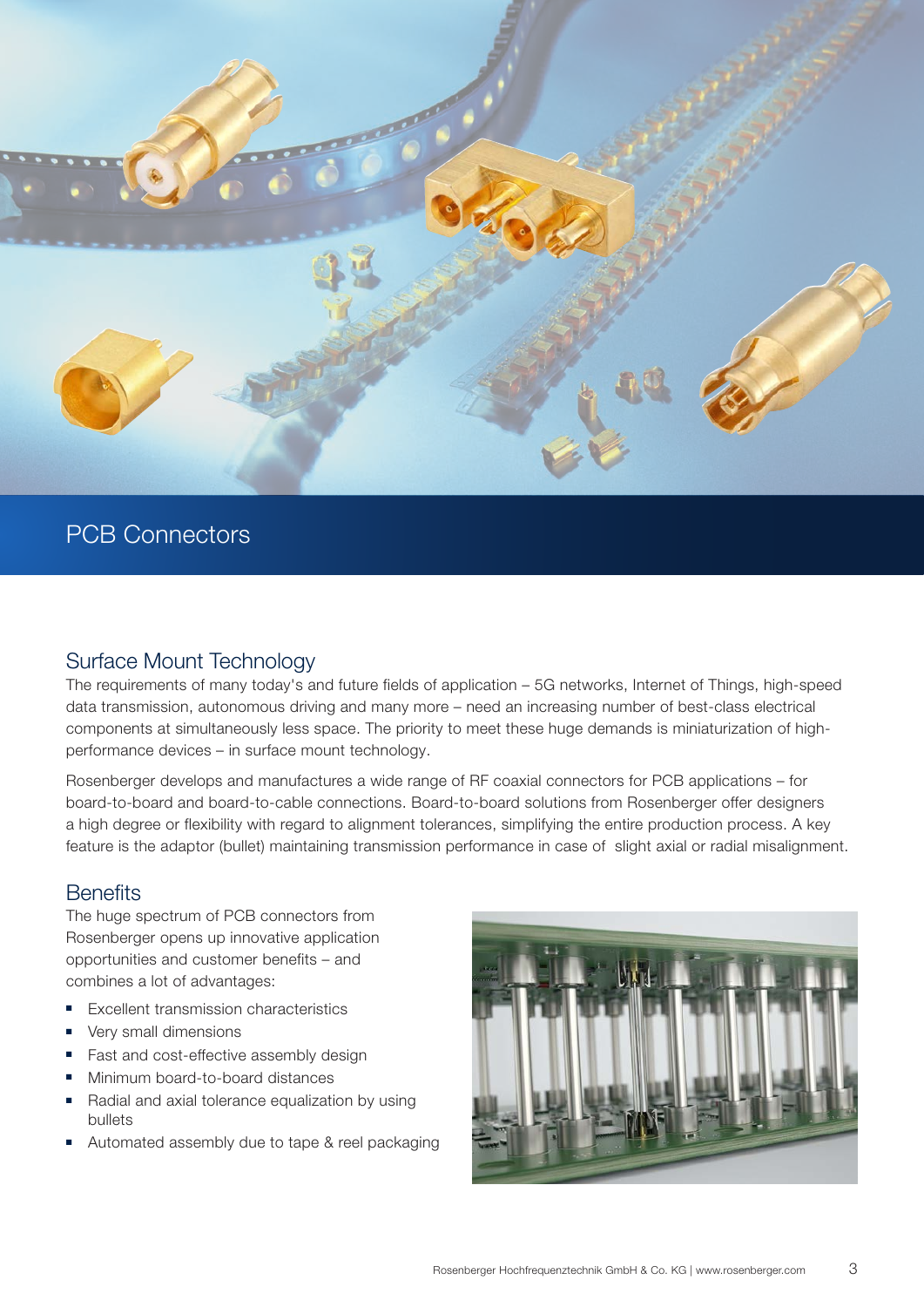# Board-to-Cable Connectors

For board-to-cable applications Rosenberger provides a variety of connector types. A wide range of installation variants in many common coaxial series are available – for board-to-cable connections in telecommunication, automotive, test & measurement, industrial and spaceflight applications.





### RF Coaxial Standard Series

|                                                |                            |                          |                                        |                                        |                            |                                        | <b>Panel Mount</b> |        |                    |
|------------------------------------------------|----------------------------|--------------------------|----------------------------------------|----------------------------------------|----------------------------|----------------------------------------|--------------------|--------|--------------------|
| Series*                                        | Cable<br><b>Connectors</b> | <b>SMT</b><br>Connectors | <b>Edge Mount</b><br><b>Connectors</b> | <b>Solder Pin</b><br><b>Connectors</b> | Pin-in-Paste<br>Connectors | <b>Solderless</b><br><b>Connectors</b> | <b>Bulkhead</b>    | Flange | Frequency<br>Range |
| <b>SMA</b>                                     |                            |                          |                                        | √                                      |                            |                                        | √                  | √      | DC to 18 GHz       |
| QMA                                            |                            |                          |                                        | √                                      |                            |                                        | √                  | √      | DC to 18 GHz       |
| MCX                                            |                            |                          |                                        |                                        |                            |                                        | N                  | √      | DC to 6 GHz        |
| <b>SMB</b>                                     |                            |                          |                                        |                                        |                            |                                        | s                  |        | DC to 4 GHz        |
| <b>SMC</b>                                     |                            |                          |                                        |                                        |                            |                                        |                    |        | DC to 6 GHz        |
| <b>Insert Coax</b><br>$1.0 - 2.3$<br>DIN 41626 |                            |                          |                                        |                                        |                            |                                        |                    |        | DC to 2 GHz        |
| <b>BNC</b>                                     |                            |                          |                                        |                                        |                            |                                        |                    |        | DC to 10 GHz       |
| <b>TNC</b>                                     |                            |                          |                                        |                                        |                            |                                        |                    |        | DC to 10 GHz       |
| <b>SMP</b>                                     |                            | √                        | √                                      |                                        | √                          |                                        | √                  | √      | DC to 40 GHz       |
| Mini-SMP                                       |                            |                          |                                        |                                        |                            |                                        |                    |        | DC to 65 GHz       |
| P-SMP                                          |                            |                          |                                        |                                        |                            |                                        |                    |        | DC to 10 GHz       |
| Longwipe-SMP                                   |                            |                          |                                        |                                        |                            |                                        |                    |        | DC to 6 GHz        |
| <b>WSMP</b>                                    |                            |                          |                                        |                                        |                            |                                        |                    |        | DC to 100 GHz      |
| SMP Infinity                                   |                            |                          |                                        | √                                      |                            |                                        |                    |        | DC to 40 GHz       |
| EBC®                                           |                            |                          |                                        |                                        |                            |                                        |                    |        | DC to 8 GHz        |
| $VIA^{\circledR}$                              |                            |                          |                                        |                                        |                            |                                        |                    |        | DC to 6 GHz        |

\* hermetically sealed connectors available, e.g. SMP, P-SMP or WSMP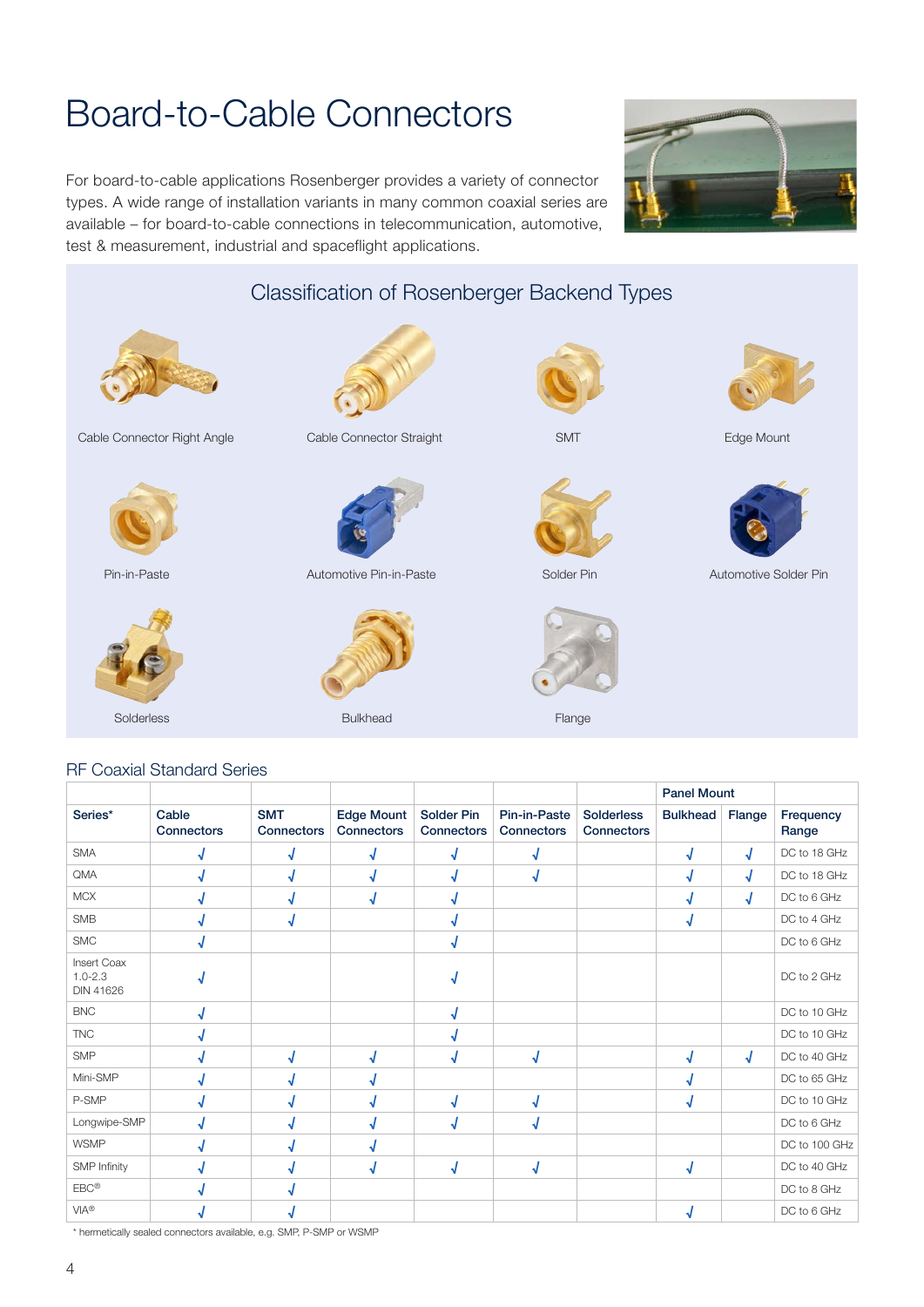### RF Precision Connectors

|                                          |                            |                                 |                                 |                          |                                   |                                        | <b>Panel Mount</b>      |   |                                         |  |
|------------------------------------------|----------------------------|---------------------------------|---------------------------------|--------------------------|-----------------------------------|----------------------------------------|-------------------------|---|-----------------------------------------|--|
| <b>Series</b>                            | Cable<br><b>Connectors</b> | <b>SMT</b><br><b>Connectors</b> | Edge Mount<br><b>Connectors</b> | Solder Pin<br>Connectors | Pin-in-Paste<br><b>Connectors</b> | <b>Solderless</b><br><b>Connectors</b> | Bulk-<br>Flange<br>head |   | Frequency<br>Range                      |  |
| Multiport Mini-Coax,<br>20 GHz           |                            |                                 |                                 |                          |                                   |                                        |                         |   | DC to 20 GHz                            |  |
| Multiport Mini-Coax,<br>40 GHz           |                            |                                 |                                 |                          |                                   |                                        |                         |   | DC to 40 GHz                            |  |
| Modular Connector<br>System <sup>*</sup> |                            |                                 |                                 |                          |                                   |                                        |                         |   | DC to 18 GHz/26.5 GHz/<br>40 GHz/50 GHz |  |
| RPC-1.00                                 |                            |                                 |                                 |                          |                                   |                                        |                         |   | DC to 110 GHz                           |  |
| RPC-1.35                                 |                            |                                 |                                 |                          |                                   |                                        |                         |   | DC to 90 GHz                            |  |
| RPC-1.85                                 |                            |                                 |                                 |                          |                                   |                                        |                         |   | DC to 70 GHz                            |  |
| RPC-2.40                                 |                            |                                 |                                 |                          |                                   |                                        |                         | J | DC to 50 GHz                            |  |
| RPC-2.92                                 |                            |                                 |                                 |                          |                                   |                                        |                         | J | DC to 40 GHz                            |  |
| RPC-3.50                                 |                            |                                 |                                 |                          |                                   |                                        |                         |   | DC to 26.5 GHz                          |  |

\* for female connector heads (SMA, RPC-3.50, RPC-2.92, RPC-2.40)









### Connectors Automotive Graded

|                     |                     |                                 |                                 |                                        |                                   |                                        | <b>Panel Mount</b> |        |                        |  |
|---------------------|---------------------|---------------------------------|---------------------------------|----------------------------------------|-----------------------------------|----------------------------------------|--------------------|--------|------------------------|--|
| <b>Series</b>       | Cable<br>Connectors | <b>SMT</b><br><b>Connectors</b> | Edge Mount<br><b>Connectors</b> | <b>Solder Pin</b><br><b>Connectors</b> | Pin-in-Paste<br><b>Connectors</b> | <b>Solderless</b><br><b>Connectors</b> | Bulk-<br>head      | Flange | <b>Frequency Range</b> |  |
| AMEC                |                     |                                 |                                 |                                        |                                   |                                        |                    |        | DC to 66 MHz/100 Mbps  |  |
| AMEC+               |                     |                                 |                                 |                                        |                                   |                                        |                    |        | DC to 600 MHz/1 Gbps   |  |
| $MTD^*$             |                     |                                 |                                 |                                        |                                   |                                        |                    |        | DC to 1 GHz/100 Mbps   |  |
| $H-MTD^{\circledR}$ |                     |                                 |                                 |                                        |                                   |                                        |                    |        | DC to 20 GHz/20 Gbps   |  |
| RosenbergerHPD®     |                     |                                 |                                 |                                        |                                   |                                        |                    |        | DC to 10 GHz           |  |
| RosenbergerHSD®     |                     |                                 |                                 |                                        |                                   |                                        |                    |        | DC to 6 GHz            |  |
| HFM®                |                     |                                 |                                 |                                        |                                   |                                        |                    |        | DC to 20 GHz           |  |
| <b>FAKRA</b>        |                     |                                 |                                 |                                        |                                   |                                        | N                  | J      | DC to 6 GHz            |  |
| <b>RMC®</b>         |                     |                                 |                                 |                                        |                                   |                                        |                    |        | DC to 12 GHz           |  |











### Application Specific Connectors

Additionally to the standard portfolio Rosenberger also develops and provides a variety of connectors for specific requirements and applications, e.g. multipin connectors, FAKRA PCB SMD connectors or RoSPE-HMTD and RoSPE-Industrial Single Pair Ethernet connectors.

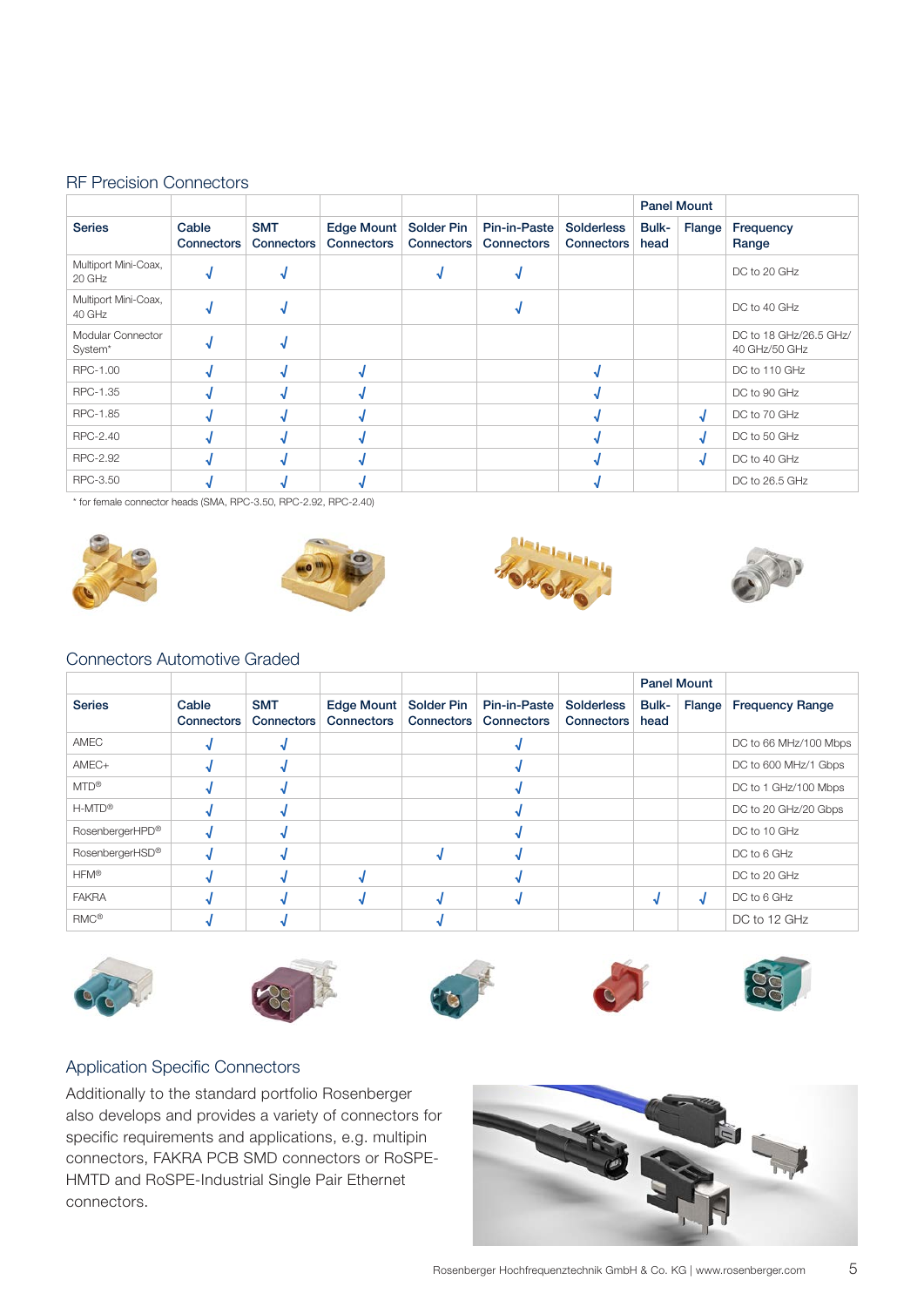# Board-to-Board Connectors



For board-to-board and board-to-module (e.g. board-to-panel connections) applications Rosenberger has developed a variety of innovative connectivity solutions and series: SMP, Mini-SMP, Longwipe-SMP, P-SMP, WSMP, SMP Infinity, EBC® or VIA®, PCB connectors in these series are designed in different retention variants – smooth bore, limited detent and full detent.

Board-to-board connections are designed with PCB connectors on each of the two boards. The connection of the boards is realized by special adaptors – so-called bullets. The construction of the bullets allows misalignment in board-to-board connections, bullets in various lengths are available in each connector series.



## Retention Variants of PCB Connectors

Smooth bore Sliding contact For modular systems, backplane applications

### Limited detent

Medium-tight retention For applications with low to medium mechanical loads: telecommunications and test and measurement applications

#### Full detent

Fixed retention, vibration resistant For high mechanical loads, e.g. in spaceflight applications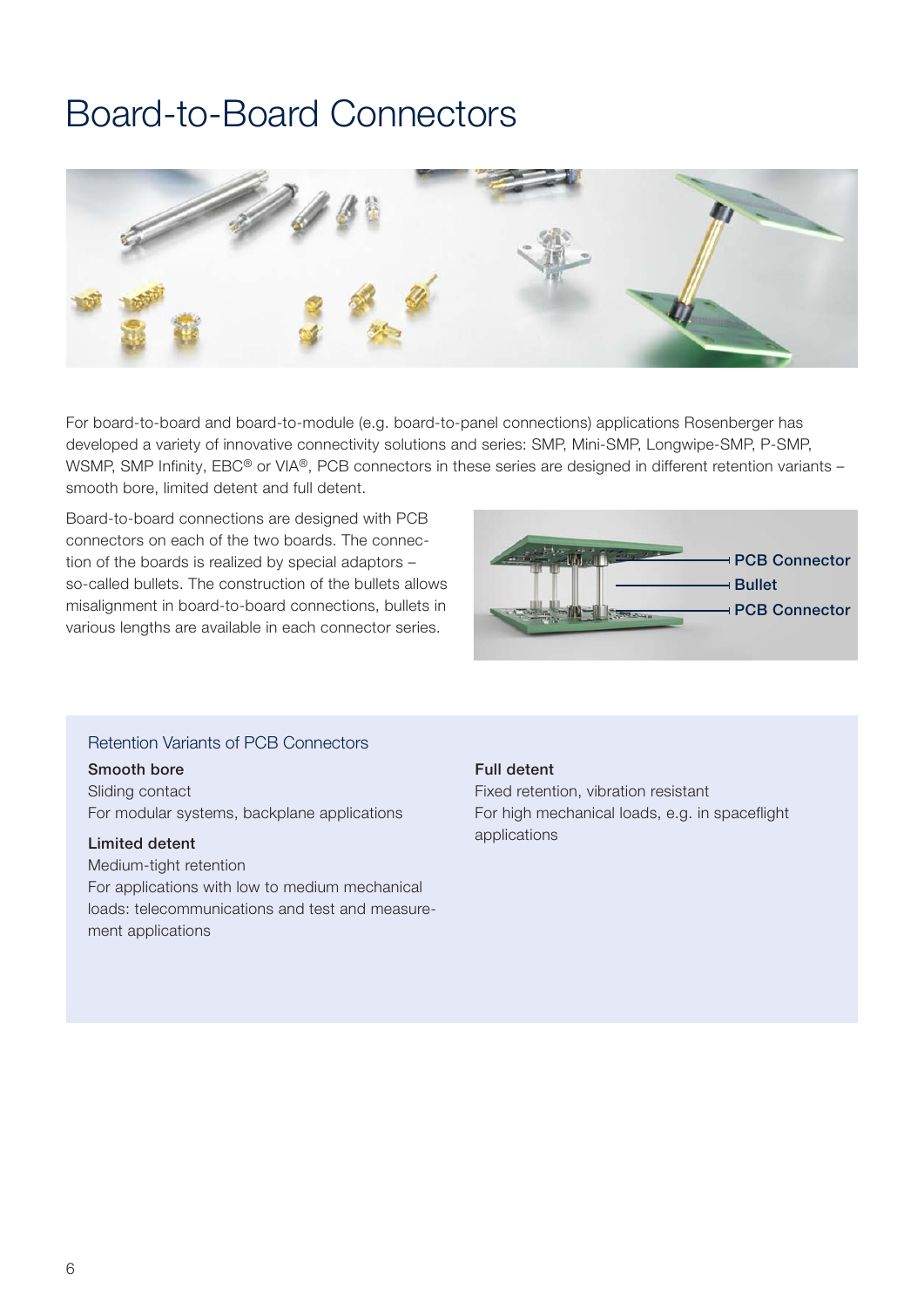### Equalization of Misalignments with Board-to-Board Connectors

A three-part board-to-board connection consists of a PCB connector with limited or full detent retention on one side and a smooth bore type on the other side, with a bullet in between. This design allows mechanical misalignment and guarantees excellent electrical performance. Parallel or perpendicular to each other arranged PCBs can be connected. The innovative mechanical design of VIA® and EBC® types features both limited detent and smooth bore interfaces integrated into the adaptor

### Axial Misalignment

When using a smooth bore type on one side, the connection allows axial misalignment.

It is limited by the sliding surface of the outer contact. Depending on the used connector series, different tolerance ranges are covered. With simultaneous radial misalignment applied to the connection, the maximum axial misalignment is reduced accordingly.

### Radial Misalignment

The maximum radial misalignment of the three-part board-to-board connection is dependent on the length of the bullet. It can be easily calculated by using following formula:

- $X = 1 \times \sin \alpha$
- $X =$  maximum radial tolerance [mm]
- $\alpha$  = maximum angle 4°
- $l =$  bullet length  $[mm]$





#### Board-to-Board Connectors (Bullets)

|                  | <b>Radial Misalignment</b>          | <b>Axial Misalignment</b> | Board-to-Board-Distance  | Max. Frequency | <b>Power Handling</b> |  |  |  |  |
|------------------|-------------------------------------|---------------------------|--------------------------|----------------|-----------------------|--|--|--|--|
| <b>SMP</b>       | $4^\circ$                           | $\pm 0.3$ mm              | $9.05$ mm                | DC to 40 GHz   | 65 W @ 2.2 GHz        |  |  |  |  |
| Mini-SMP         | $4^\circ$                           | $\pm 0.1$ mm              | 7.94 mm                  | DC to 65 GHz   | 50 W @ 2.2 GHz        |  |  |  |  |
| P-SMP            | $4^\circ$                           | $±1.0$ mm                 | $12.60$ mm               | DC to 10 GHz   | 200 W @ 2.2 GHz       |  |  |  |  |
| Longwipe-SMP     | $4^\circ$                           | $\pm 0.7$ mm              | $9.25$ mm                | DC to 6 GHz    | 100 W @ 2.2 GHz       |  |  |  |  |
| <b>WSMP</b>      | $2.9^\circ$                         | $\pm 0.25$ mm             | min. 3.00 mm to 5.00 mm  | DC to 100 GHz  | 10 W @ 2.2 GHz        |  |  |  |  |
| EBC®             | $4^\circ$                           | $\pm 0.8$ mm              | $12.00 \, \text{mm}$     | DC to 8 GHz    | 100 W @ 2.2 GHz       |  |  |  |  |
| VIA <sup>®</sup> | $4^\circ$                           | $±1.0$ mm                 | $12.00 \, \text{mm}$     | DC to 6 GHz    | 260 W @ 2.2 GHz       |  |  |  |  |
| <b>SLC</b>       | according to customers requirements |                           | min. 3.00 mm to 15.00 mm | DC to 6 GHz    | 100 W @ 2.0 GHz       |  |  |  |  |
|                  |                                     |                           |                          |                |                       |  |  |  |  |

Status November 2020 – Technical modifications and errors excepted. Similar images.